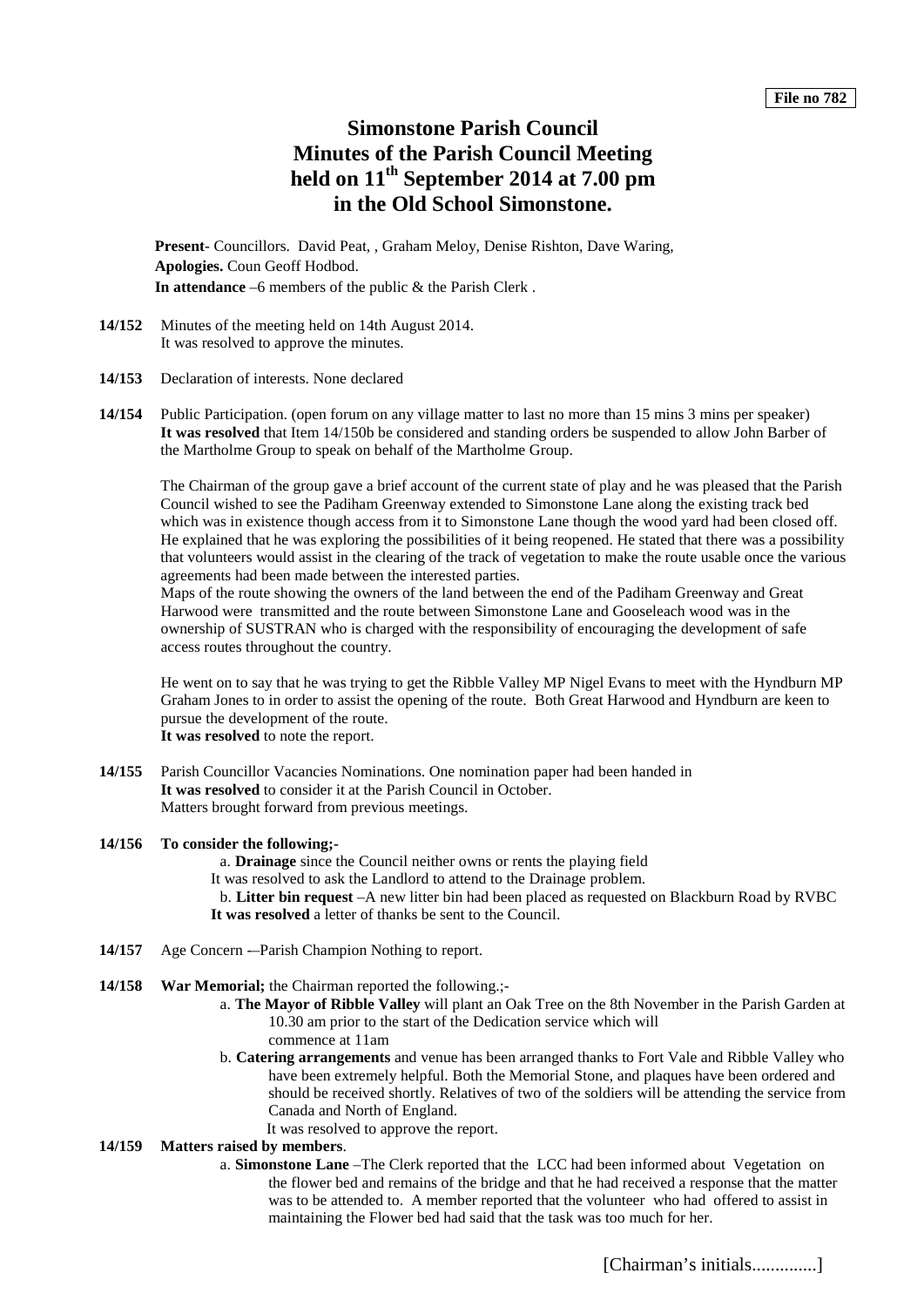**It was resolved** that the Clerk arrange for the bed to be cleared.

- b. **Blackburn Road** –The Clerk reported that RVBC had installed a free standing litterbin located between the bench and the bus stop . **It was resolved** to note the report.
- c. **Signpost repositioning.** The Clerk reported that the LCC had attempted to move the signpost but owing it being concreted in and a wall built over the foundations the work was cancelled owing to cost implications. **It was resolved** to note the report.
- d. **LGA Fracking** Cllr Meloy gave an account of an article in a communication he had received about fracking. In it, it had been suggested that there may be Community benefits for small Parish Councils to be had where it was to be carried out and that the Parish Council should make further enquiries.

**It was resolved** that the Clerk should request that the topic should be placed on the agenda at the next RV Parish Liaison Committee meeting.

## **14/160 Chairman's report meetings** with other bodies had been distributed to members

a. He reported that a survey of residents who live in the vicinity of the footpath between Harewood Ave /School lane had been carried out by three former Parish Council members. In the preamble to the questions there was a false impression given that the Parish Council was in negotiations with the landowner to improve the footpath. The Parish Council had had no contact with the landowner concerning the footpath's improvement since the Parish Council took the decision not to proceed with the scheme at their meeting in March (March min14/45a). A request had been received at the June Parish Council meeting to review the decision the taken in March where it was decided carry out a review of the decision not to proceed with the path's improvement. The review took place at the August Parish Council meeting. It was agreed that the original decision should stand as there had been no new evidence to justify changing the original decision (min 14/136).No such action to contact the Landowner had been approved and no contact had been made or authorised by the Parish Council on the matter.

**It was resolved** that the Clerk should write to the 3 former members who were associated with the questionnaire to ask them to issue a statement retracting the allegations and to issue the correct and true record of the position the Parish Council had taken in a complete and unambiguous statement. If such a correction is not received within 2 weeks of the delivery of the above request the Parish Council would issue a record of the Parish Council's decisions to the recipients' of the questionnaire's.

**It was also resolved** that the Landowner should be notified of the Parish Council's decision.

b. **The Chairman's Correspondence** had received a number of emails from Mr A Duckworth who had complained about various matters ;-

2nd July complaint about the wording and content of council agendas and minutes. The Chairman had responded to these on the 25th August a reply was given to Mr Duckworth on the 25th August.

29th August the Chairman received a letter from Mr A Duckworth concerning the correct method of resigning from the Parish Council. (Mr Duckworth had emailed his resignation on the 11th April which had been accepted and acknowledged by the Chairman on the 12th April.by email.

Mr Duckworth complained at the meeting that the correct procedure had not been followed and that the resignation letter had to be signed. He had taken legal advice and emailed a resignation was not valid. The Chairman gave Mr Duckworth a copy of his resignation email dated 11th April 2014 and asked him to sign it. Mr Duckworth refused and took possession of the document and confirmed he had no wish to rejoin the Parish Council and that he was just making a point.

It was resolved that the Clerk respond to the correspondence.

c. **St Peter's School** There had been a meeting with the Head teacher and Chairman of the Governors of where a the following had been discussed